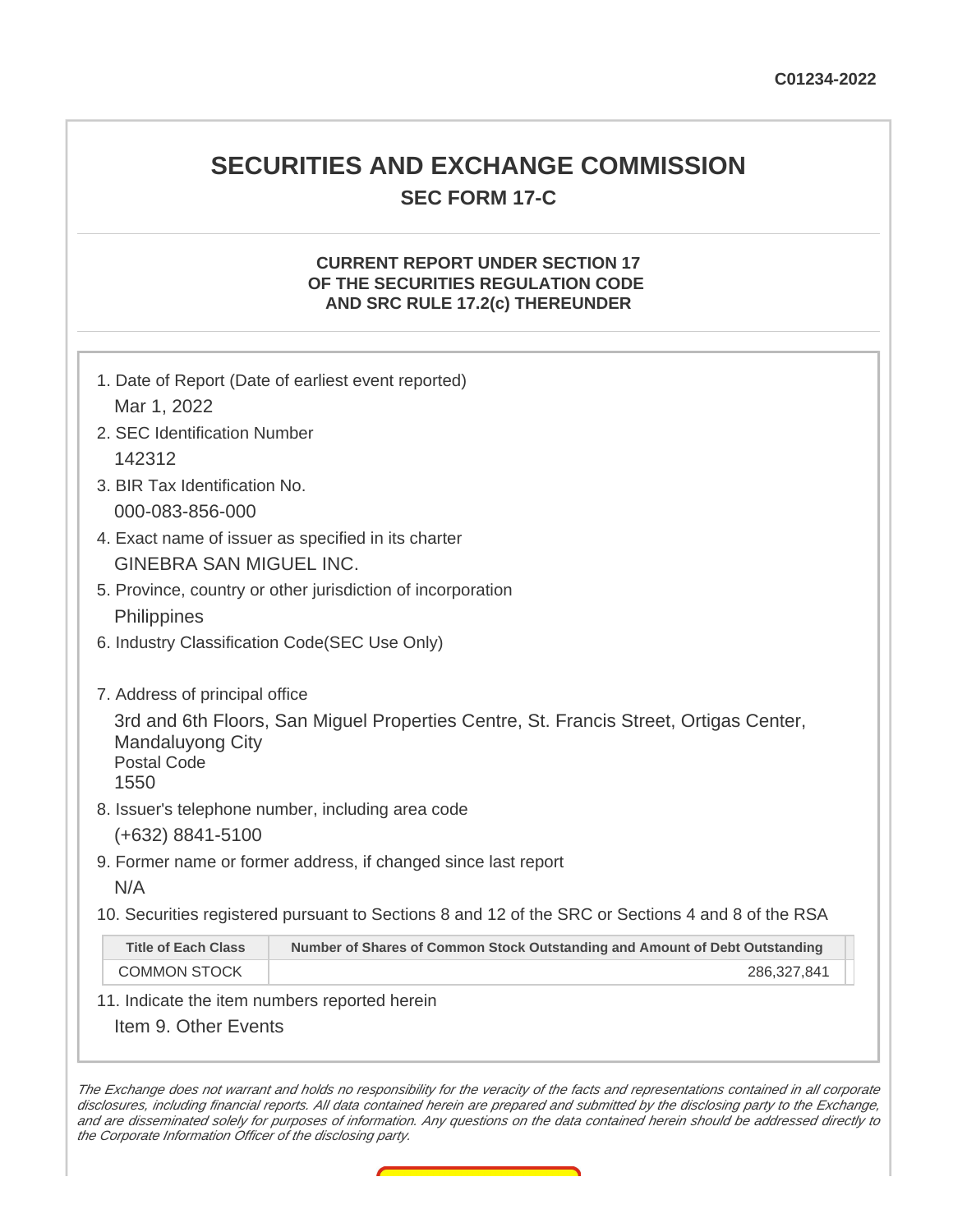

## **Ginebra San Miguel, Inc. GSMI**

#### **PSE Disclosure Form 14-1 - Notice of Analysts'/Investors' Briefing References: Section 14 of the Revised Disclosure Rules**

**Subject of the Disclosure**

Analysts' Briefing Invitation

**Background/Description of the Disclosure**

Combined Analysts' Briefing on the 2021 Full-Year Results of Ginebra San Miguel Inc., San Miguel Corporation, San Miguel Food and Beverage, Inc., and Petron Corporation.

| <b>Type of Briefing</b>        | Analysts' Briefing                    |  |
|--------------------------------|---------------------------------------|--|
| <b>Subject of the Briefing</b> | 2021 Full-Year Results                |  |
| Date of the Briefing           | Mar 10, 2022                          |  |
| <b>Time</b>                    | $4:00$ P.M.                           |  |
| <b>Venue</b>                   | via Zoom Webinar                      |  |
| <b>Contact Person</b>          | SMCInvestorRelations@sanmiguel.com.ph |  |
| <b>Contact Details</b>         | SMCInvestorRelations@sanmiguel.com.ph |  |

**Other Relevant Information**

Please register on or before March 9, 2022 through this link:

https://zoom.us/webinar/register/WN\_ysE\_1RSWQdCgcx5GhmyAFA

#### **Filed on behalf by:**

| <b>Name</b>        | Francis Joseph Cruz                               |
|--------------------|---------------------------------------------------|
| <b>Designation</b> | General Counsel and Assistant Corporate Secretary |
|                    |                                                   |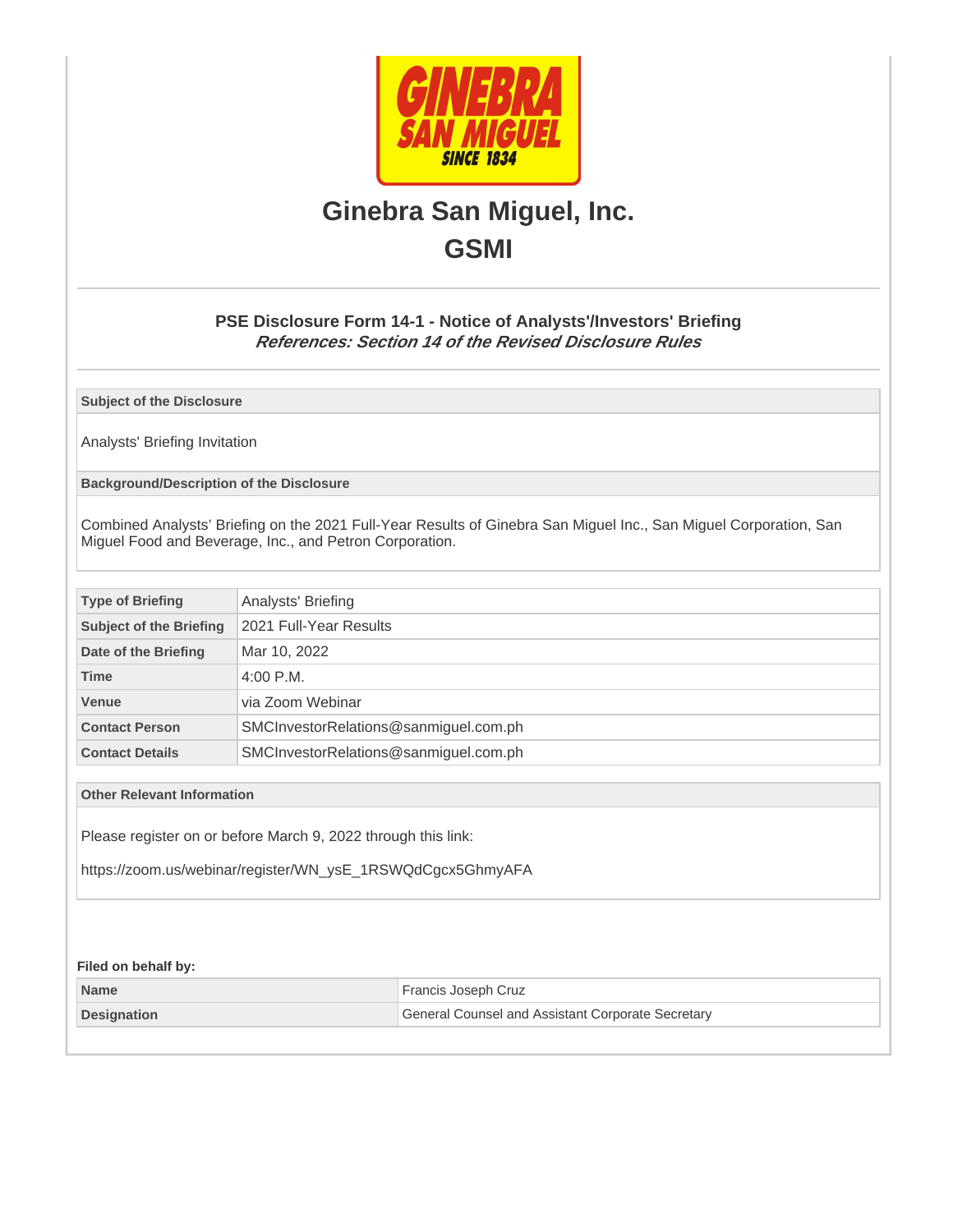

March 1, 2022

**The Philippine Stock Exchange, Inc.**  Disclosure Department 6 th Floor, PSE Tower One Bonifacio High Street 28<sup>th</sup> Street corner 5<sup>th</sup> Avenue Bonifacio Global City, Taguig City

> Attention: **Ms. Janet A. Encarnacion** Head, Disclosure Department

Gentlemen:

Please be informed that Ginebra San Miguel Inc., San Miguel Corporation, San Miguel Food and Beverage, Inc., and Petron Corporation (collectively, the "Companies") will hold a combined Analysts' Briefing on the Companies' 2021 Full-Year Results, on Thursday, March 10, 2022 at 4:00 P.M. (Manila Time). This will be conducted via Zoom Webinar.

Attached is a copy of the Invitation.

Very truly yours,

**Francis Joseph A. Cruz** Assistant Corporate Secretary



3<sup>rd</sup> and 6<sup>th</sup> Floors, San Miguel Properties Centre, St. Francis Street, Ortigas Center, Mandaluyong City, Metro Manila, Philippines 1550 Telephone: (+632) 8841-5100 Fax: (+632) 8643-2211